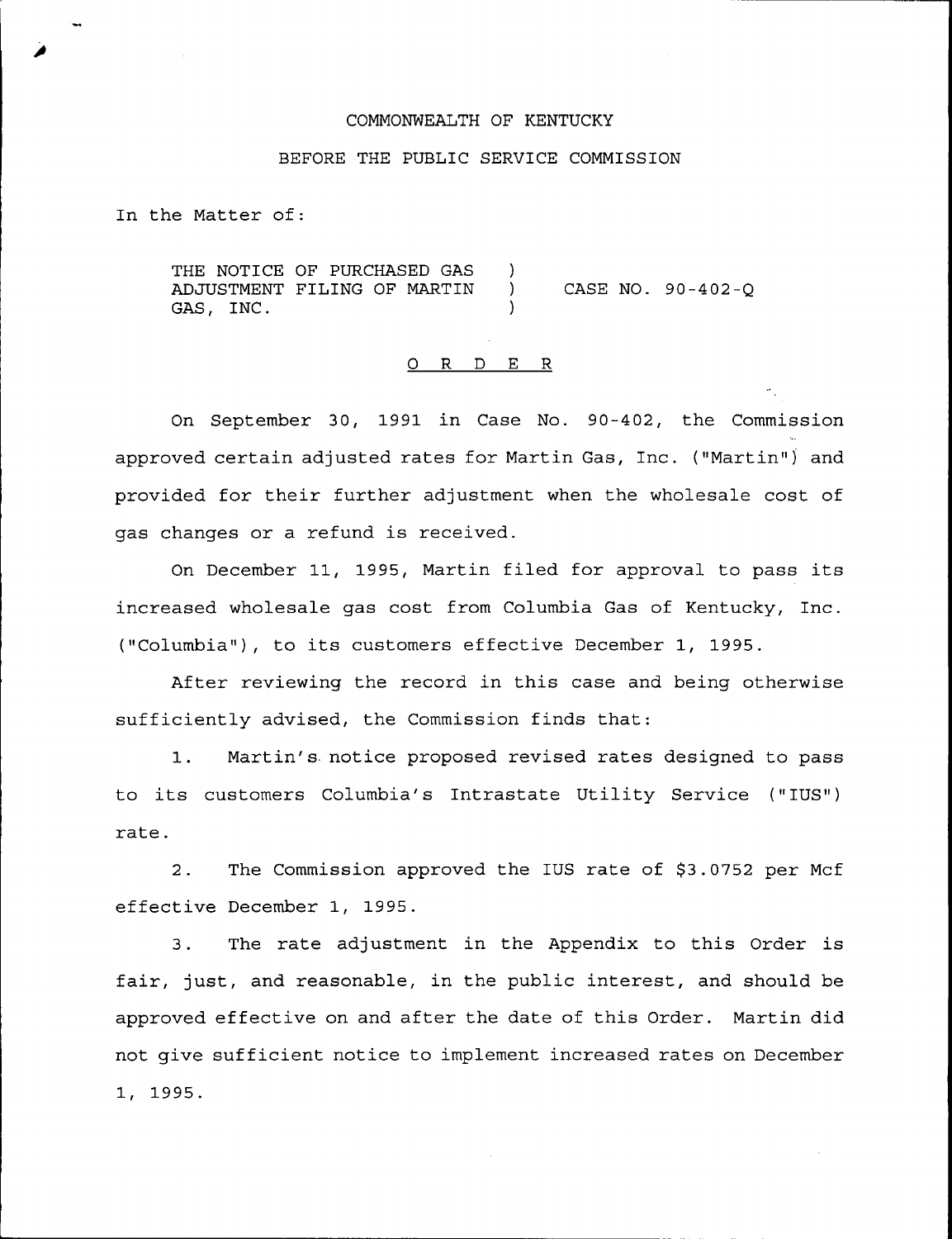IT IS THEREFORE ORDERED that:

 $1.$ The rates in the Appendix to this Order are fair, just, and reasonable and are approved effective for gas supplied on and after the date of this Order.

Within 30 days of the date of this Order, Martin shall  $2.$ file with this Commission its revised tariffs setting out the rates authorized herein.

Done at Frankfort, Kentucky, this 12th day of January, 1996.

PUBLIC SERVICE COMMISSION

Chairman

Edm & Que

aug

ATTEST:

Executive